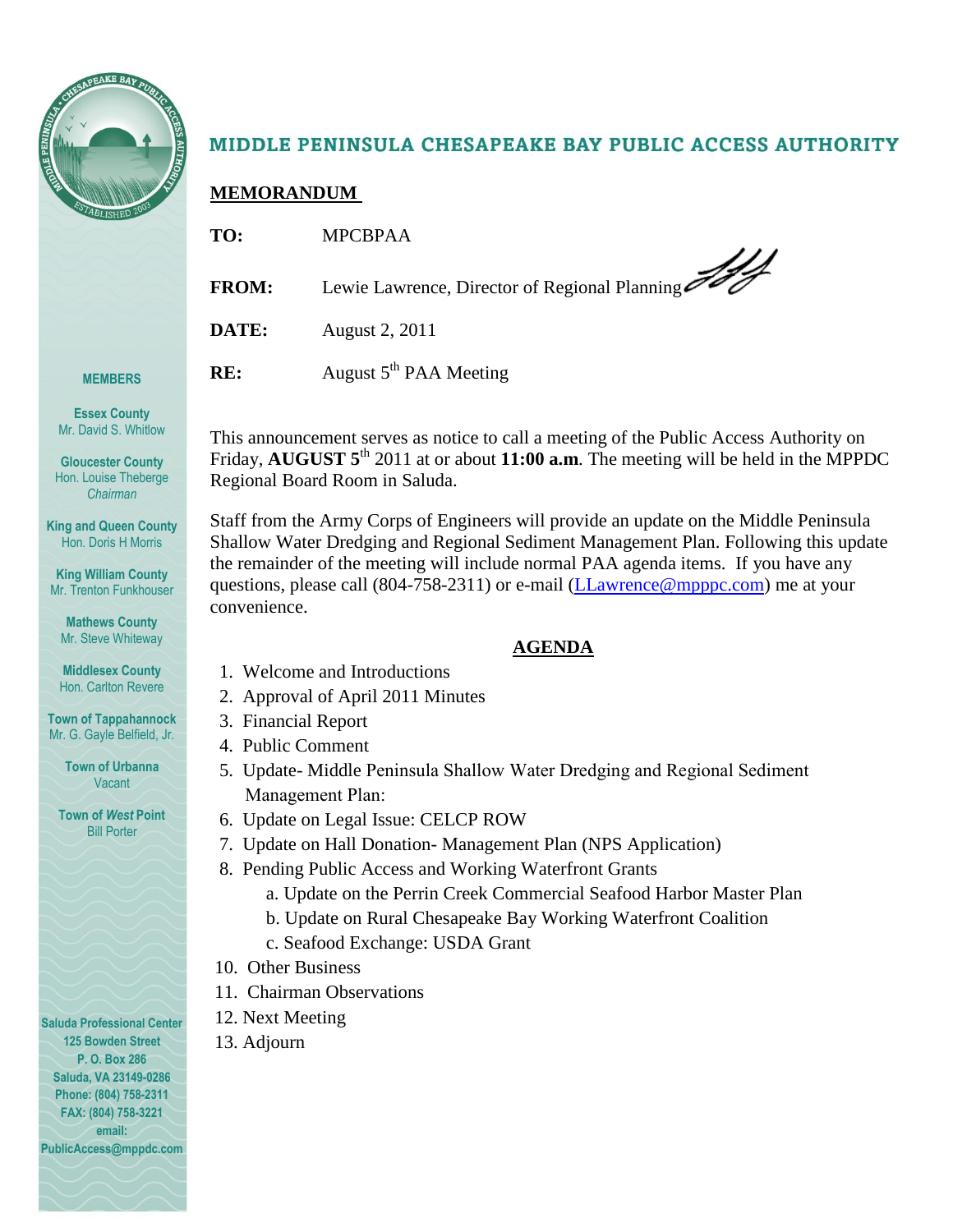# **MIDDLE PENINSULA CHESAPEAKE BAY PUBLIC ACCESS AUTHORITY MINUTES**

### **April 8, 2011 Middle Peninsula Planning District Commission Saluda, Virginia**

#### **1. Welcome and Introductions**

The Middle Peninsula Chesapeake Bay Public Access Authority held its meeting in the Middle Peninsula Planning District Commission Board Room in Saluda, Virginia, at 11 a.m. on April 8, 2011.

Chairman Louise Theberge called the meeting to order. Members and Alternates present were David S. Whitlow, Essex County Administrator; Trent Funkhouser, King William County Administrator; Carlton Revere, Middlesex County Board of Supervisors; and Doris Morris, King & Queen Board of Supervisors. Also present were Lewis Lawrence, Acting Executive Director of the Middle Peninsula Planning District Commission; Pete Mansfield, Middlesex County Board of Supervisors; and Middlesex Resident. Meeting participants via conference call included Scott Hardaway, Virginia Institute of Marine Sciences; Doug Stamper, US Army Corps of Engineers; Christy Gomez, US Army Corps of Engineers and Mark Mansfield, US Army Corps of Engineers.

#### **2. Approval of March 2011 Minutes**

Chairman Theberge requested a motion to approve the March 2011 minutes. Mr. Funkhouser moved that the minutes be approved. Mr. Revere seconded the motion. Motion carried by unanimous vote.

#### **3. Financial Report**

Chairman Theberge requested a motion to approve the March 2011 Revenue and Expenditure Report. Mr. Whitlow moved that the Report be approved. Mr. Funkhouser seconded the motion. Motion carried by unanimous vote.

#### **4. Public Comment**

None

#### **5. Update- Middle Peninsula Shallow Water Dredging and Regional Sediment Management Plan**

Mr. Lawrence provided a quick overview of the purpose of the Shallow Water Dredging and Regional Sediment Management study. Mr. Douglas Stamper then discussed the components of the study and factors considered within the study: (1) physical characteristics, (2) financial characteristics, (3) usage characteristics, and (4) federal authorities and policies. Next Mr. Mansfield reviewed that the Northern Neck Chesapeake Bay Public Access Authority (NNCBPAA) and Middle Peninsula Chesapeake Public Access Authority (MPCBPAA) are approaching the sediment management aspect of this study differently, in that the NNCBPAA is looking to improve mile long stretches of beach, where as the MPCBPAA will base the amount of nourishment on the amount of dredged material available located within a mile radius of the dredge site. Consequently these varying approaches correlate to differences in cost estimates – ultimately the NNCBPAA approach will be more costly then the MPCBPAA approach. The Board discussed supplementing the report with local information and factors that may contribute to the prioritization and schedule of dredging projects within the region. However prioritization of projects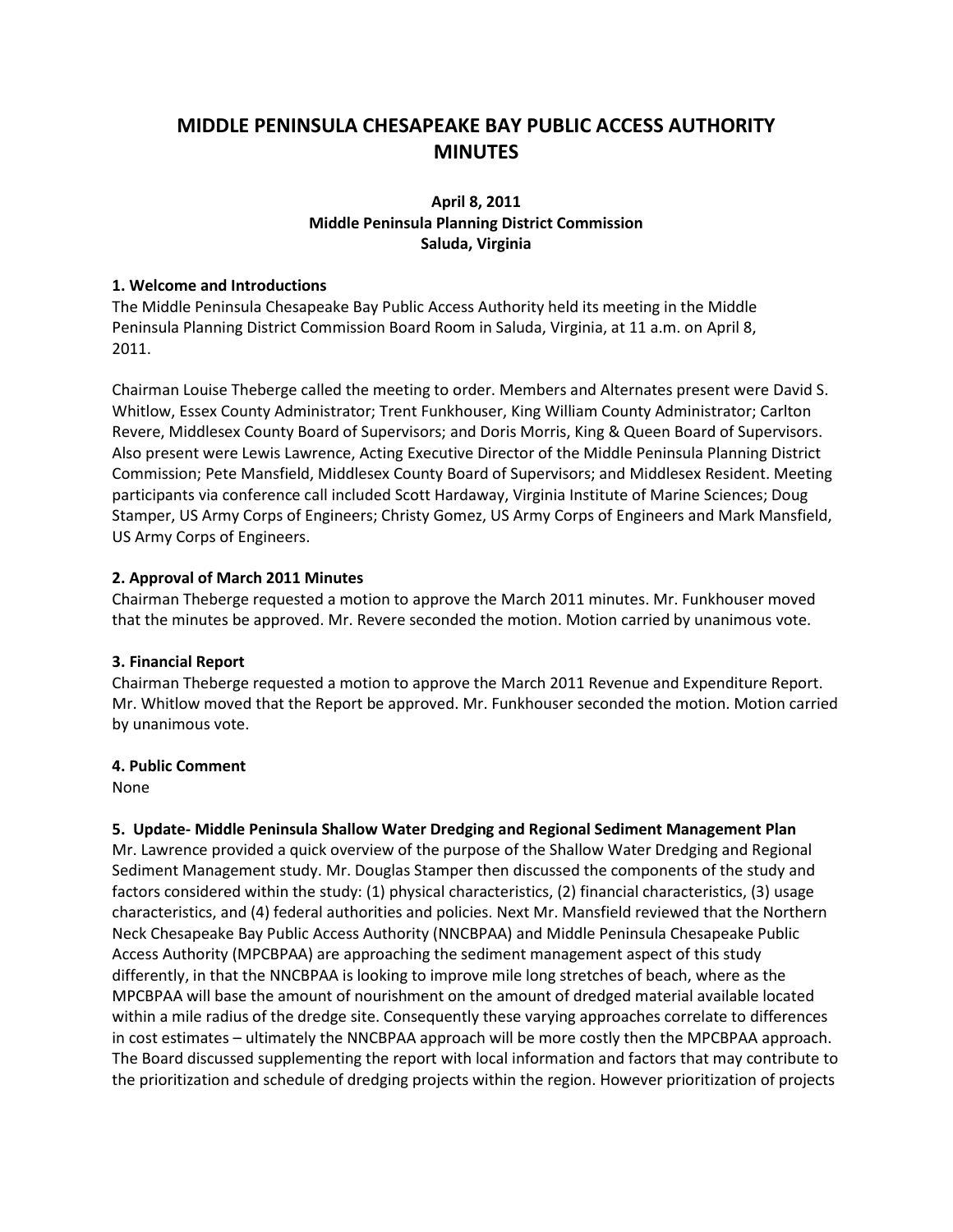will be made by the PAA towards the end of the planning phase of this project. The Board decided to meet in May if a draft is available to review.

### **6. Update on Legal Issue: CELCP ROW**

Mr. Lawrence explained that in proceeding with legal counsel, Katona has drafted and sent a letter to Mr. Norman's counsel. Mr. Lawrence also reviewed the answer and grounds of defense for a case in King & Queen.

### **7. Adoption of 2011-2012 Annual Work Plan**

Mr. Lawrence reviewed the Draft of the Annual Work Plan with the Board. The plan consisted of four focal areas including (1) Administration and local public access technical assistance, (2) Public access land transfers (ie. Perrin Creek and Prince Street), (3) Legal Counsel, and (4) Water access strategic planning which will consist of the development of a Regional Shallow Water Dredging and Sediment Management Master Plan. (For more information please refer to appendix 1 for a copy of the Plan.) Chairman Theberge requested a motion to adopt the 2011-2012 Annual Work Plan. Mr. Funkhouser moved that the annual work plan be adopted. Mr. Whitlow seconded the motion. Motion carried by unanimous vote. (See appendix 1)

**8. Other Business** None

**9. Chairman Observations** None

#### **10. Next Meeting**

The next meeting of the Middle Peninsula Chesapeake Bay Public Access Authority is scheduled for Thursday, May 19, 2011 at 9:00am pending the completion of the Shallow Water Dredging Plan.

#### **11. Adjournment**

Chairman Theberge requested a motion to adjourn the meeting. Mr. Revere moved that the motion be approve; Mr. Funkhouser, seconded the motion. Meeting was adjourned.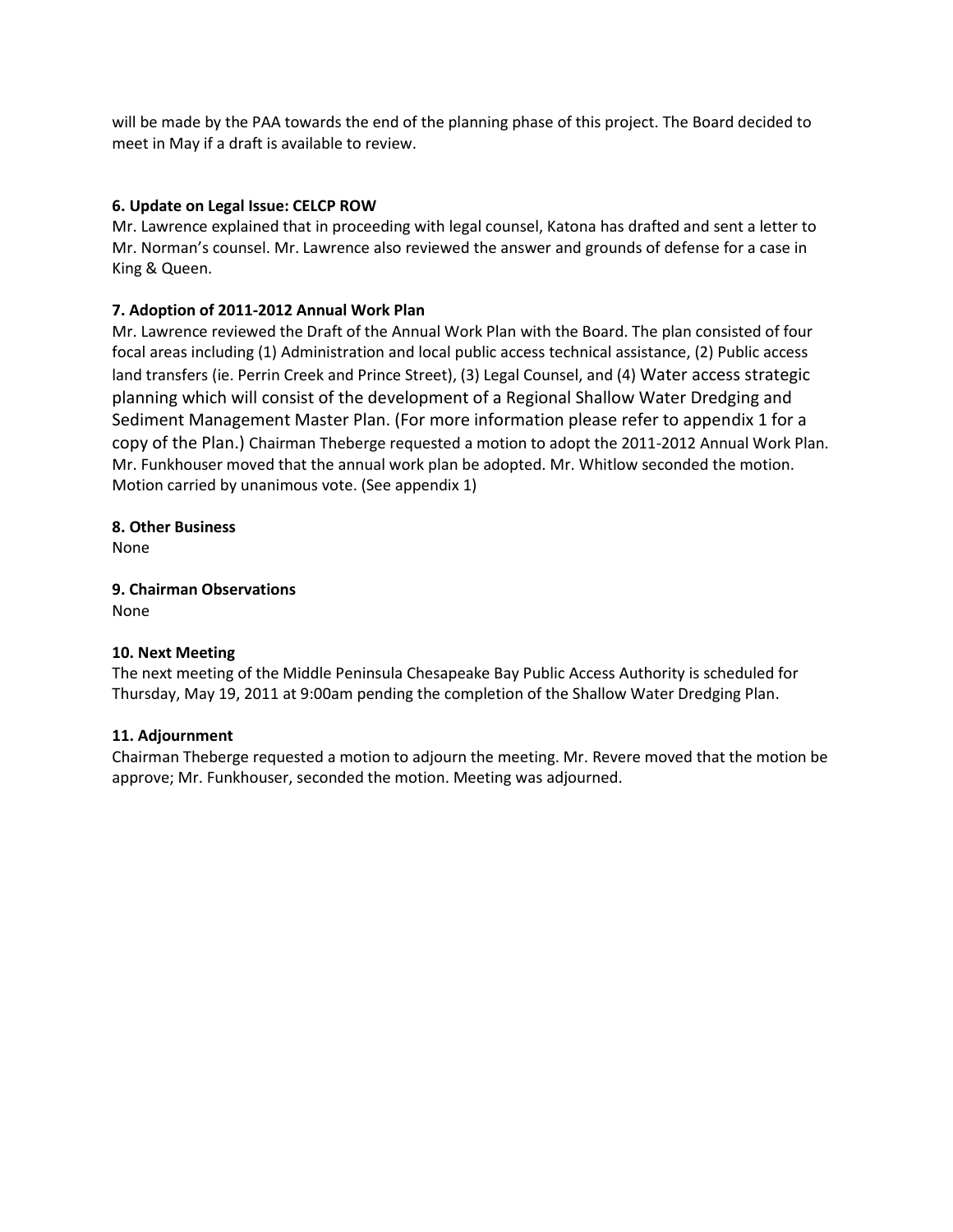Appendix 1:

## **MIDDLE PENINSULA CHESAPEAKE BAY PUBLIC ACCESS AUTHORITY DRAFT OVERALL PROGRAM DESIGN**

**FY '11: July 1, 2011 – June 30, 2012**

PROGRAMS WILL BE OPERATED IN THE FOLLOWING GENERAL AREAS:

- (1) MPCBPAA ADMINISTRATION and LOCAL PUBLIC ACCESS TECHNICAL ASSISTANCE
- (2) PUBLIC ACCESS LAND TRANSFERS
	- a. Perrin Creek
	- b. Prince Street RTP Funded
- (3) LEGAL COUNSEL
- (4) WATER ACCESS STRATEGIC PLANNING
	- a. Regional Shallow water dredging and Sediment management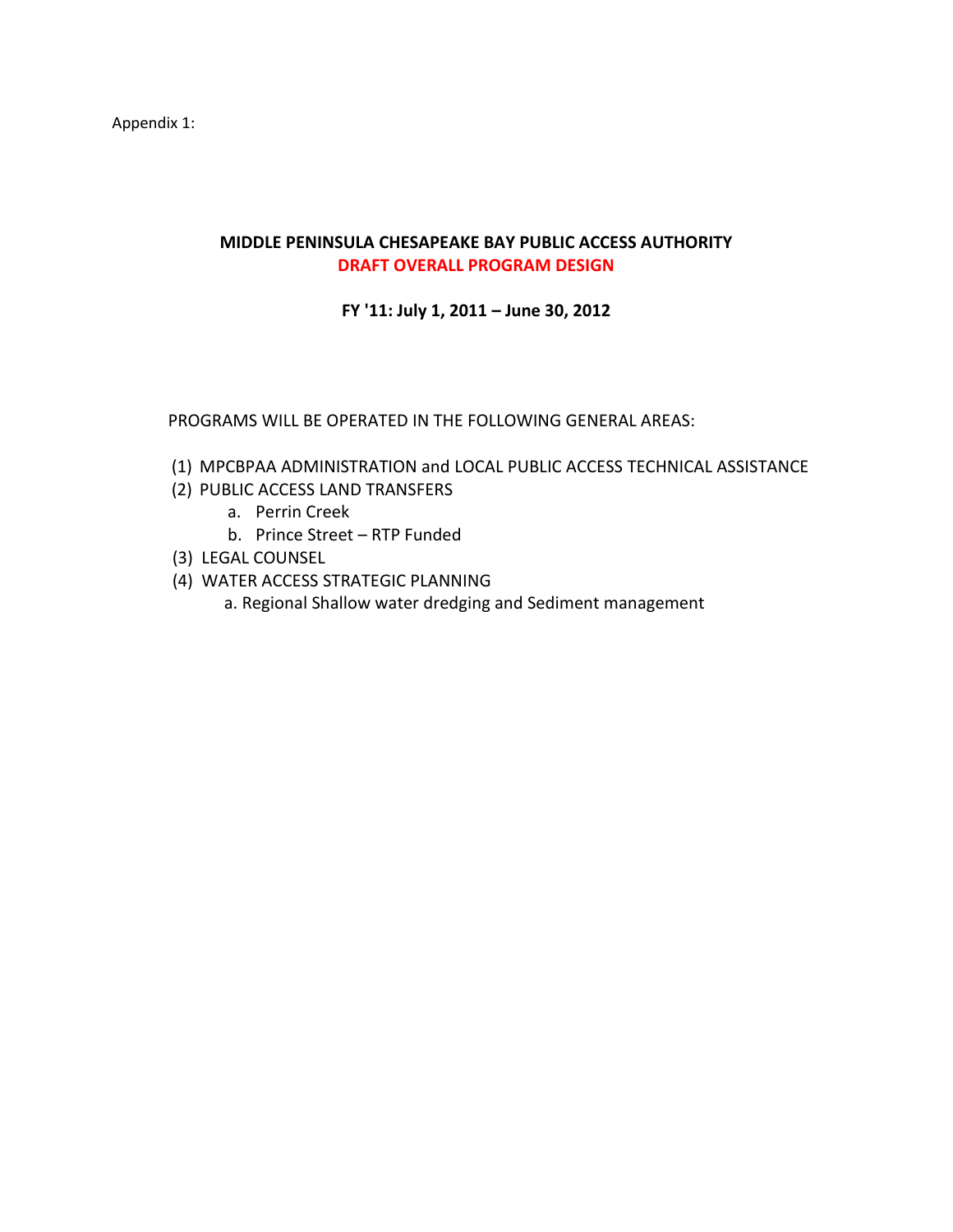#### **1) Program: General PAA Administration and Local Technical Assistance \$3,800**

- 
- Description: This program allows the Overall Program to function by supporting the individual projects and operation of the Authority, as well as by responding to daily requests for assistance from local government staff. In order to properly manage the workload, requests should be channeled through Authority members to PAA lead staff.

Activities: Personnel administration; financial management; administrative grant reporting; and other general Authority functions. Consultation on public access related issues; review of local public access projects; GIS and other public access technical assistance provision as necessary.

- a. Liability Insurance FY12 (\$1,300 PAA General Fund)
- b. Direct project expense (\$500 PAA General Fund)
	- i. Site Maintenance (\$2,000)
	- ii. Professional Development (\$1,000 PAA)
- c. Direct PAA staff time (As needed- staff time from MPPDC Coastal Technical Assistance Program )

Responsibility: Director of Regional Planning, Regional Planner

Support: PAA General fund and DEQ Coastal Zone Management Program

#### **2) Program: Public Access Land Transfer/Perrin River Commercial Seafood Harbor Master Plan \$44,800**

- Description: This program will explore the planning needs to designate Perrin River, in Gloucester County, as a commercial seafood port. Specifically this plan will conduct a site analysis including existing harbor conditions. The plan will rely on community participation to identify and discuss future harbor improvements. Technical staff will develop cost opinions including discussion of ownership and management, capital improvement needs, capacity analysis for private and public facility. Perrin River has a Virginia Department of Transportation (VDOT) pier that provides ideal infrastructure for commercial vessel moorage. Additionally this program will respond transferring Prince Street from VDOT to the PAA. Land transfers and public donations will be assessed and coordinated with member localities to ensure compatibility with local planning initiatives, and administered. Strategic acquisition planning may also be included.
- Activities: 1. Develop a Perrin River Seafood Harbor Plan; and a. Virginia Institute of Marine Science (\$15,000) 2. Transfer of Perrin Creek wharf from VDOT to the PAA. a. Coastal TA DEQ (\$19,800)
	- 3. Prince Street Transfer (RTP) (\$10,000)
- Responsibility: Director of Regional Planning, Regional Planner, PAA Legal Assistance

Support: Virginia Institute of Marine Sciences Marine Advisory Services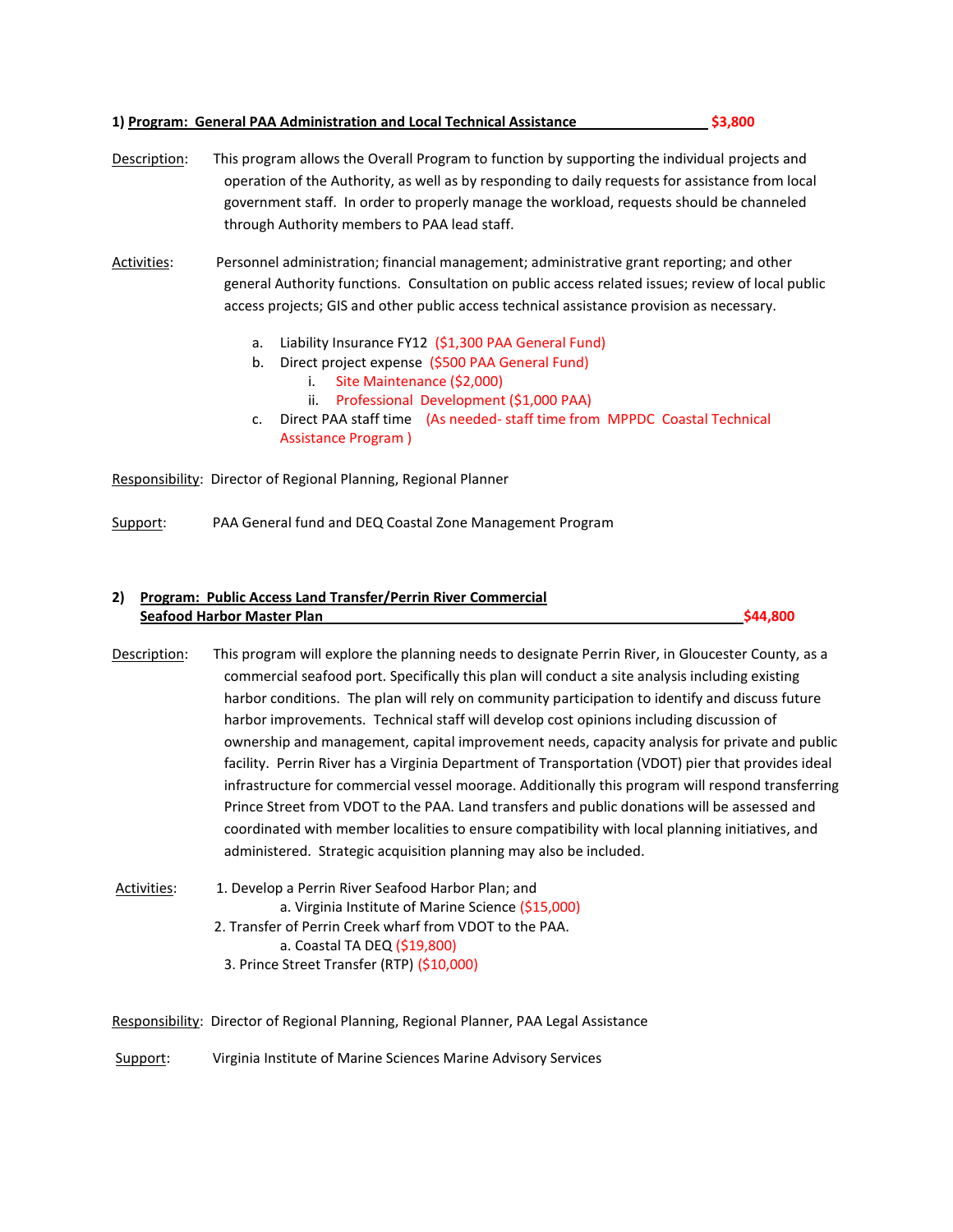#### **(3) Program: Legal Counsel \$20,000**

- Description: This program will respond to the claim of a prescription right-of-way (ROW) across the Haworth Tract for timbering. Since the parcel was acquired through the Coastal and Estuarine Land Conservation Program (CELCP), the PAA will need to protect the public investment on Haworth.
- Activities: Defend the right-of-way on the Haworth Tract
	- a. Legal Counsel
		- i. PAA General Fund (\$20,000)
	- b. Harvest trees on Brown Tract in coordination with the adopted Habitat Management Plan i. Hire timber crews (Cost part of Timber Contract)
- Responsibility: Director of Regional Planning, Regional Planner, PAA Legal Assistance
- Support: PAA General Fund

#### **(4) Program: Water Access Strategic Planning and Access Infrastructure Management \$ 73,000**

- Description: Those activities, which promote and support efforts to study and plan for local and regional water access needs including: access studies; infrastructure planning and development; project coordination assistance to the Authority and local governments in public access grant funding programs; shallow water dredging and sediment management planning; as well as project administration and coordination of public access infrastructure improvement projects.
- Activities: Ongoing Acquisition Planning and Management
	- i. Regional Shallow Water Dredging Master Plan
		- $\triangleright$  MPPDC match (\$24,500)
		- $\triangleright$  VA Sea Grant (\$2,000)
		- $\triangleright$  Virginia Institute of Marine Science Evaluation of potential sediment receiving sites (\$10,000 in-kind)
		- US Army Corps of Engineers (\$36,500)
- Responsibility: Director of Regional Planning, Regional Planner, US Army Corps of Engineers, Virginia Institute of Marine Science
- Support: MPPDC match, US Army Corps of Engineers, VA Sea Grant and Virginia Institute of Marine Sciences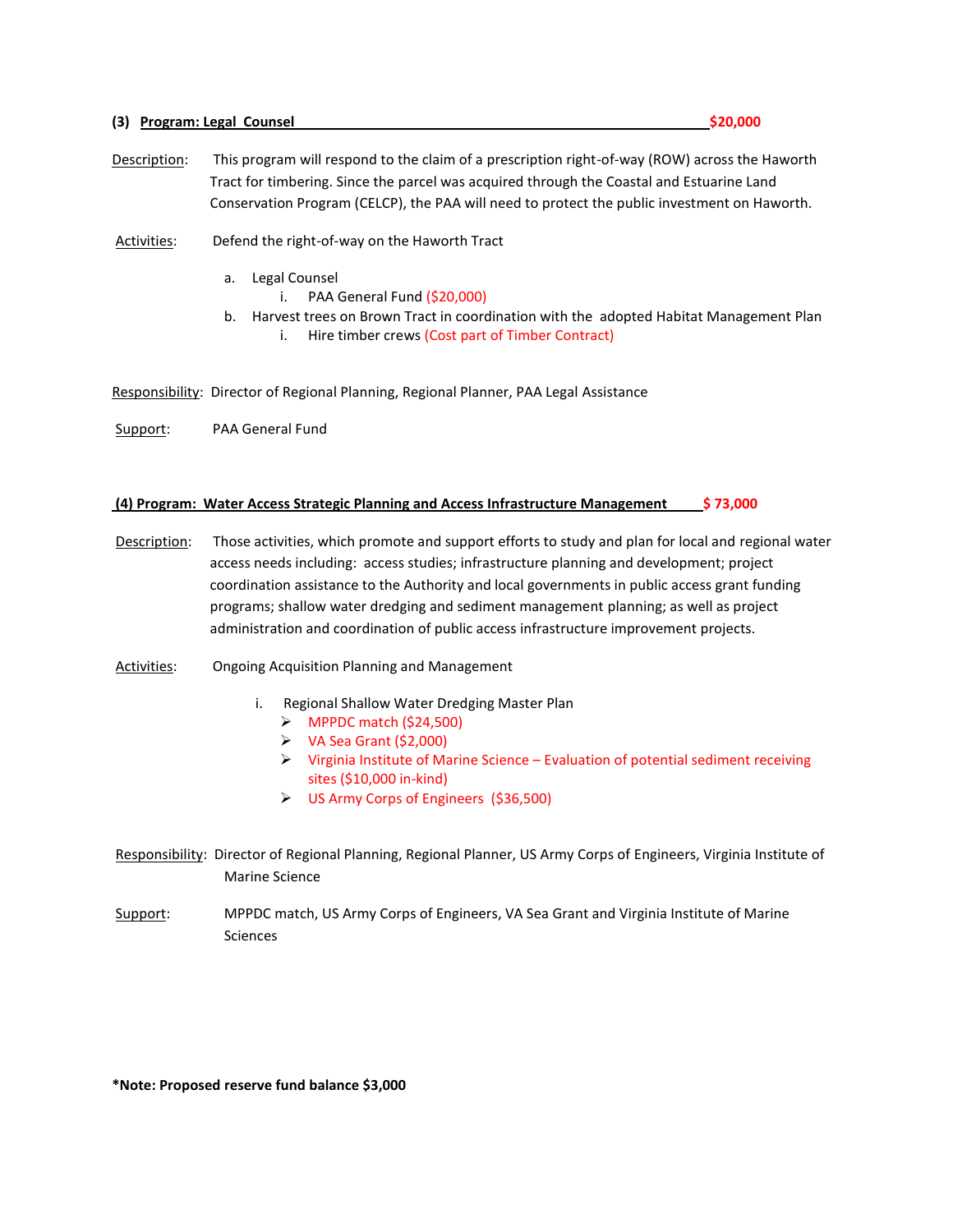# Revenue and Expenditure Report by Project

Middle Peninsula Planning District Commission

Run Date: 07/07/2011<br>Run Time: 3:14:11 pm<br>Page 24 of 34

Period 07/01/10 to 06/30/11

| Project Code & Description         | Budget     | Prior Year   | Current   | <b>YTD</b>     | Proj Tot   | Un/Ovr           | % Bud           |
|------------------------------------|------------|--------------|-----------|----------------|------------|------------------|-----------------|
| <b>PAA Administration</b><br>32007 |            |              |           | Project Period | 7/1/2007   | to 6/30/2010     |                 |
| Revenues                           |            |              |           |                |            |                  |                 |
| 41700 VDCR                         | 75,900.00  | 75,900.00    | 0.00      | 0.00           | 75,900.00  |                  | 0.00 100.00%    |
| 44010 MPLT/BFI Award               | 12.160.27  | 12.160.27    | 0.00      | 0.00           | 12.160.27  |                  | 0.00 100.00%    |
| 44012 PAA Prior Year's Un          | 9,782.58   | $-26.022.13$ | 0.00      | 35,804.71      | 9,782.58   |                  | 0.00 100.00%    |
| 44200 Interest Income              | 8.15       | 5.13         | 0.00      | 1.99           | 7.12       |                  | 1.03 87.36%     |
| 44300 PAA Hunting License          | 4,150.00   | 2,050.00     | 0.00      | 1.400.00       | 3,450.00   |                  | 700.00 83.13%   |
| 44900 Miscellaneous Incom          | 1.342.25   | 1.342.25     | 0.00      | 0.00           | 1,342.25   |                  | 0.00 100.00%    |
| Revenues                           | 103,343.25 | 65.435.52    | 0.00      | 37,206.70      | 102.642.22 |                  | 701.03 99.32%   |
|                                    |            |              |           |                |            |                  |                 |
| Expenses                           |            |              |           |                |            |                  |                 |
| 50000 SALARIES                     | 18,727.66  | 16,802.66    | 0.00      | 0.00           | 16,802.66  | 1.925.00 89.72%  |                 |
| 50500 FRINGE BENEFITS              | 6.246.16   | 5.591.67     | 0.00      | 0.00           | 5.591.67   |                  | 654.49 89.52%   |
| 52251 website                      | 91.51      | 91.51        | 0.00      | 0.00           | 91.51      |                  | 0.00 100.00%    |
| 53100 Equipment                    | 57.54      | 57.54        | 0.00      | 0.00           | 57.54      |                  | 0.00 100.00%    |
| 53400 Office Supplies              | 2,335.32   | 2,335.32     | 0.00      | 0.00           | 2.335.32   |                  | 0.00 100.00%    |
| 53500 Meeting Supplies             | 4.058.18   | 1.058.18     | 0.00      | 413.48         | 1.471.66   | 2.586.52 36.26%  |                 |
| 54100 Private Mileage              | 385.19     | 385.19       | 0.00      | 104.50         | 489.69     |                  | -104.50 127.13% |
| 54500 Lodging/Staff Expen          | 93.68      | 93.68        | 0.00      | 58.64          | 152.32     |                  | -58.64 162.60%  |
| 54900 Travel Expense Other         | 2,000.00   | 0.00         | 0.00      | 0.00           | 0.00       | 2,000.00 0.00%   |                 |
| 55150 Subscriptions/Publica        | 29.95      | 29.95        | 0.00      | 0.00           | 29.95      |                  | 0.00 100.00%    |
| 55300 Conferences                  | 325.00     | 325.00       | 0.00      | 615.25         | 940.25     |                  | -615.25 289.31% |
| 56300 Legal Services               | 13.960.69  | 3.960.69     | 650.00    | 6,401.94       | 10.362.63  | 3,598.06 74.23%  |                 |
| 56400 Consulting/Contractur        | 22,379.55  | 12,379.55    | 0.00      | 1.369.53       | 13,749.08  | 8,630.47 61.44%  |                 |
| 56600 Construction                 | 2,694.21   | 694.21       | 0.00      | 0.00           | 694.21     | 2,000.00 25.77%  |                 |
| 56700 Contractural Other           | 500.00     | 500.00       | 0.00      | 0.00           | 500.00     |                  | 0.00 100.00%    |
| 57100 Postage                      | 154.00     | 154.00       | 0.00      | 15.95          | 169.95     |                  | -15.95 110.36%  |
| 57300 Promotion/Advertisin         | 47.50      | 47.50        | 0.00      | 0.00           | 47.50      |                  | 0.00 100.00%    |
| 57400 Public Officials Insur       | 5,472.00   | 4.216.00     | 0.00      | 1,256.00       | 5,472.00   |                  | 0.00 100.00%    |
| 57500 Miscellaneous Other          | 6.363.58   | 6.363.58     | 0.00      | 0.00           | 6.363.58   |                  | 0.00 100.00%    |
| 59700 INDIRECT COSTS               | 11.768.29  | 10.349.29    | 0.00      | 0.00           | 10,349.29  | 1.419.00 87.94%  |                 |
| Expenses                           | 97.690.01  | 65.435.52    | 650.00    | 10.235.29      | 75.670.81  | 22,019.20 77.46% |                 |
|                                    |            |              |           |                |            |                  |                 |
| Project Revenues:                  | 103.343.25 | 65.435.52    | 0.00      | 37,206.70      | 102,642.22 |                  | 701.03 99.32%   |
| Project Expenses:                  | 97.690.01  | 65.435.52    | 650.00    | 10.235.29      | 75.670.81  | 22.019.20 77.46% |                 |
| Project Balance:                   | 5.653.24   | 0.00         | $-650.00$ | 26.971.41      | 26.971.41  |                  |                 |
|                                    |            |              |           |                |            |                  |                 |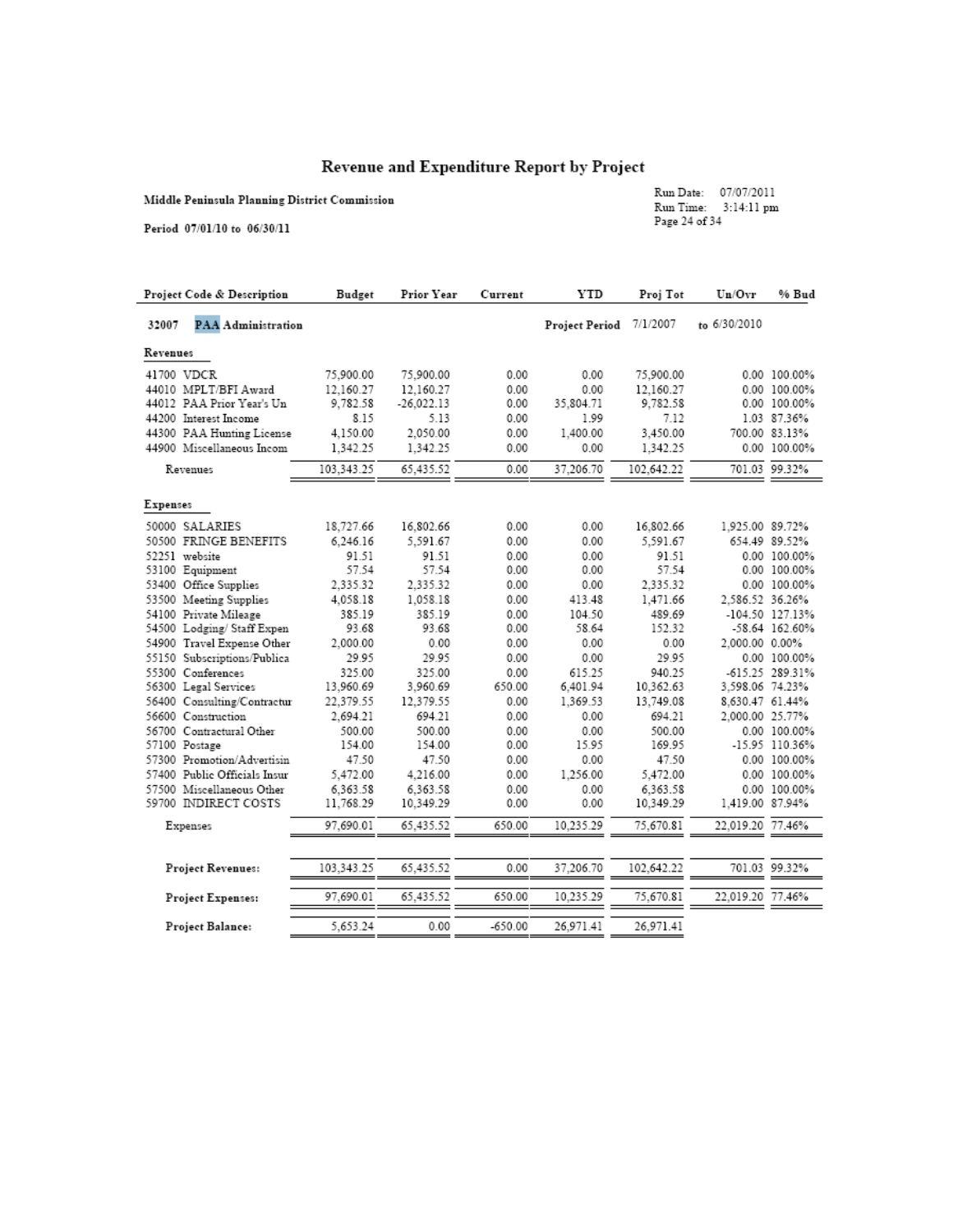## Shallow Draft Navigation and Sediment Management Meeting Middle Peninsula Chesapeake Bay Public Access Authority (5 AUGUST 2011 DRAFT AGENDA)

- I. Study Background (Mark Mansfield)
- II. Brief Summary of Project to Date (Lewis Lawrence)
- III. Incorporation of Comments on Main Report (Doug Stamper)
- IV. Discussion of Combination Alternatives (ALL)
- V. Follow-Ups and Due-Outs (ALL)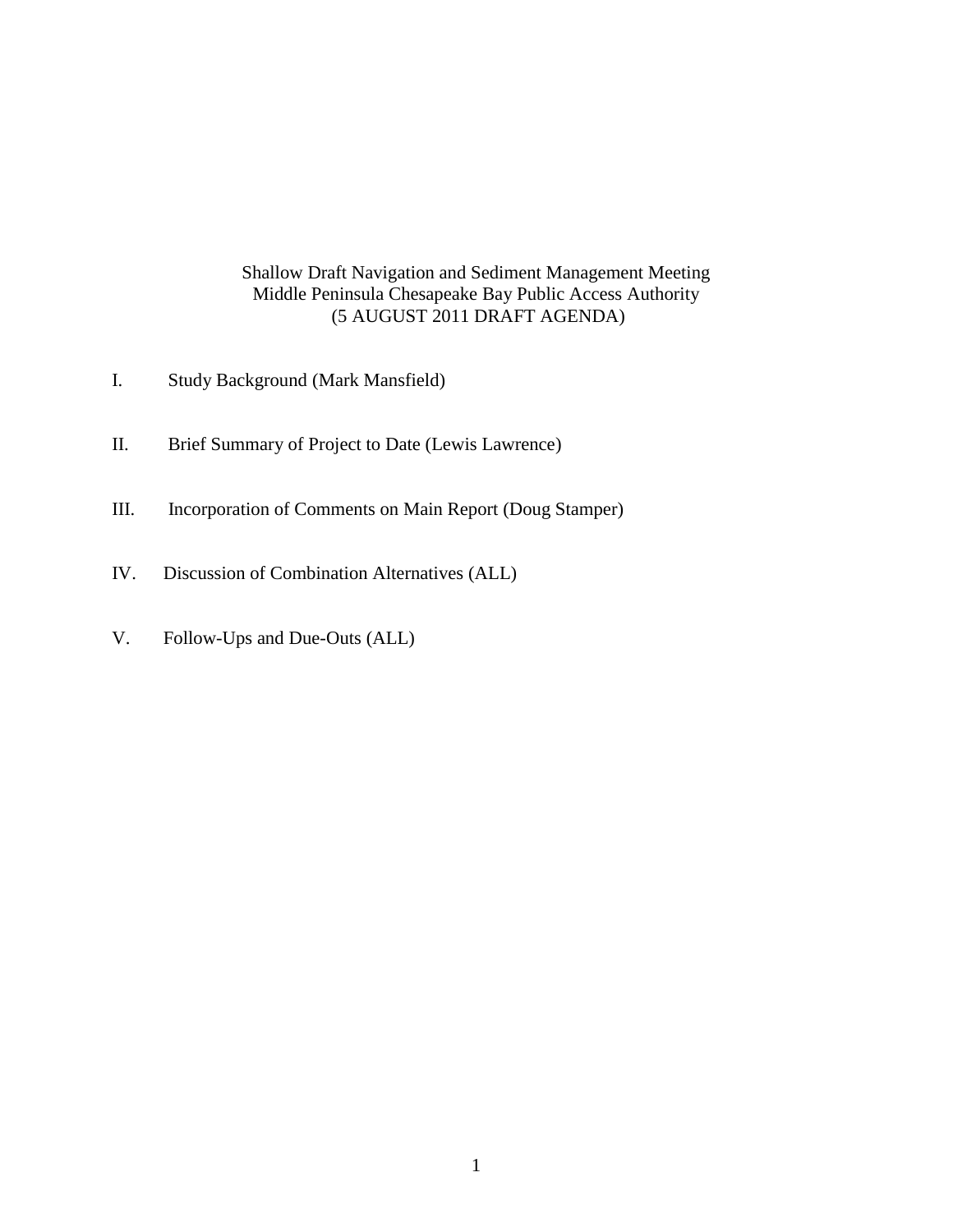### APPENDIX D: Regulatory Roles and Responsibilities

NAVIGABLE WATERS OF THE UNITED STATES:The Rivers and Harbors Act of 1899 grants permitting and enforcement authority in Navigable Waters of the United States (Section 10 waters) defined in 33 CFR 329 to the Secretary of the Army. 33 USC 403 States in part; "The creation of any obstruction not affirmatively authorized by Congress to the navigable capacity of any of the waters of the United States is prohibited". Section 403 then goes on to state; and it shall not be lawful to build or commence the building of any wharf, pier, dolphin, boom, weir, breakwater, bulkhead, jetty, or other structures etc; unless authorized by the Secretary of the Army.

WATERS OF THE UNITED STATES; 33 U.S.C. 1344 and 33 CFR 320.3(f) authorizes the Corps to issue permits for the discharge of dredged or fill material into the waters of the United States pursuant to section 404 of the Clean Water Act (CWA). Waters of the United States (WOUS) are defined in 33 CFR 328.

Waters of the United States include most wetlands. Some wetlands can be difficult for the average person to recognize therefore we highly recommended and encouraged applicants to seek a Jurisdictional Determination from the Corps of Engineers Regulatory Branch prior to commencement of any work.

There are different types of federal permits available to authorize activities in Jurisdictional waters. The type of permit used depends on the scope, complexity, location, value of the resources being impacted, amount and type of the public interest along with several other factors.

In addition to Federal permits, state permits may be needed from the Department of Environmental Quality, Local Wetlands Board and the Virginia Marine Resource Commission. Processing the application is done concurrently by the permitting agencies. Processing times between agencies may vary significantly.

Federal Permits for "new" work generally take longer to review. During this review agencies such as EPA, the U.S Fish and Wildlife Service, and NOAA among others review the permit application to determine if essential fish habitat, endangered species, historical resources etc; will be impacted by the project and make recommendations that may become conditions in the permit authorizing the work. Processing time for new work depends on the scope, complexity, impacts and applicant flexibility among other things. 60 to 120 days is the typical processing time however, some have exceeded 3years.

Permits for maintenance work are generally processed within 60 day of receipt of the application. These permits are for maintenance only. Minor changes in materials are acceptable however changing the original foot print or increasing the overall depth of an existing channel, in the case of a dredging project, cannot be authorized with these types of permits.